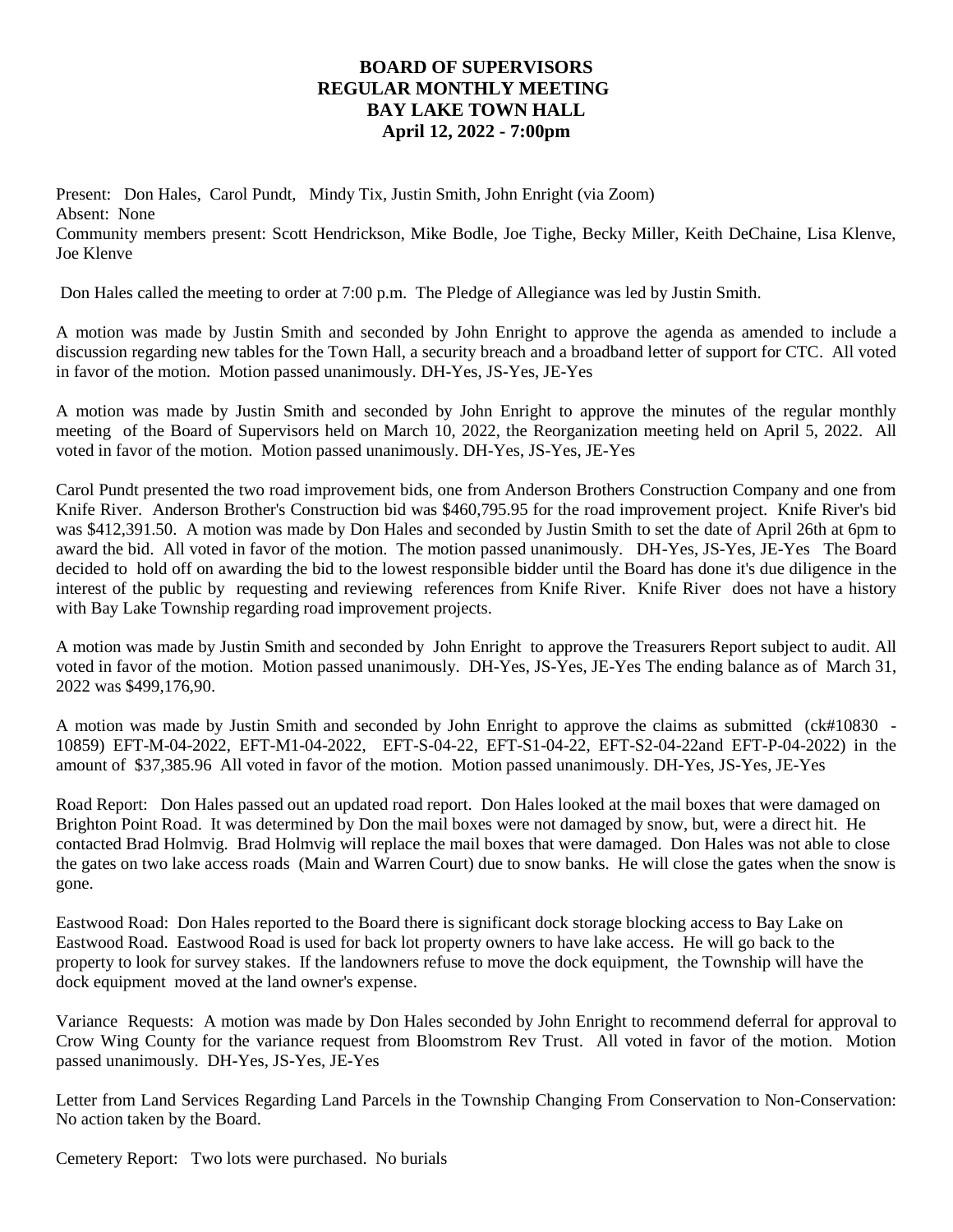Federal Stimulus Monies Update: John Enright is in the process of configuring the lap top computers. He told the Board he will need one more computer for the Clerk's office. He feels he should still be within the \$6,000 budget approved by the Board in December. He will include Carol Pundt in the purchasing process.

Crow Wing County Broadband Funding Partnership: A motion was made by Don Hales and seconded by John Enright to use \$35,000 of the ARPA monies awarded to the Township for a broadband project being considered in the Township through CTC. All voted in favor of the motion. Motion passed unanimously. DH-Yes, JS-Yes, JE-Yes Concerns from residents attending the meeting was whether this amount would be enough money considering the County is asking for \$50,000.

Email from Jill Mertes: Don Hales read the email from Jill to the Board.

A motion was made by Don Hales and seconded by Justin Smith to set a project budget for the ARPA funds (\$106,878.00) to include \$35,000 to Crow Wing County for a broadband project in the Township; \$25,000 for Technology and \$46,878.00 for either a remodeling project or a new Town Hall building. All voted in favor of the motion. Motion passed unanimously. DH-Yes, JS-Yes, JE-Yes

Town Hall: Don Hales has met with the architect who is working on specifications for bids for a new Town Hall or a remodel project. John Enright reported to the Board there may have been a security breach one evening last week around 2:30am. The Town Hall security system recorded someone driving up to the building, getting out of the car and walking around the building. They left the area and came back around 10 minutes later. Nothing was broken into.

Zoom Meeting Procedure: A motion was made by John Enright and seconded by Justin Smith to approved the Township Zoom meeting procedure as presented by Carol Pundt. All voted in favor of the motion. Motion passed unanimously. DH-Yes, JS-Yes, JE-Yes

Donation Request: Keith DeChaine asked the Board for a \$2,000 donation to the Cuyuna Lakes Pickleball Association for a pickleball court being constructed in Ironton, MN. There was much discussion by the Board as to the State Statute authorizing the Township to expend public funds for the project. The Board decided to hold off on making a decision until they received an opinion from the Township attorney. Request for donations from the CWC Fair Association, CWC Historical Society and Crisis Line & Referral Service were also put on hold. Past practice on donation requests is the Township does not expend public funds.

Liquor License Requests: A motion was made by Justin Smith and seconded by John Enright to approve the liquor licenses for Lonesome Pine, 1898 Management LLC (Resort), 1898 Management, LLC (Club House) and Hansen's Sports. All voted in favor of the motion. Motion passed unanimously. DH-Yes, JS-Yes, JE-Yes

Deerwood Fire Department: Mike Bodle, Fire Chief, presented the annual report to the Board. Deerwood Fire Department responded to 12 fire calls (including grass fires) in Bay Lake Township in 2021. The staffing is currently at 26. The area is expected to be in a drought again this year unless there is a bunch of rain. Presently the area is in a burning ban. People need to check with the DNR website for burning permits. During a burning ban only a fire ring can be used.

Special Meeting: Items included in the special meeting being held on April 26 at 6pm are: awarding the 2022 Road Improvement Contract, reviewing the 2023 Garrison Fire contract, discussion regarding the Town Hall building project, request of letter of support for CTC broadband project and donation requests.

Garrison Fire Contract: The Board decided to invite Bruce Breum, Fire Chief for Garrison Fire & Rescue to a Special Board meeting on April 26th to review the fire contract for 2023.

Deputy Treasurer: RaeJean Anderson was appointed Deputy Treasurer for Mindy Tix last year. The Deputy Treasurer serves the same term as the Treasurer, which is two years. RaeJean Anderson will continue to be the Township Deputy Treasurer through to March 14, 2023.